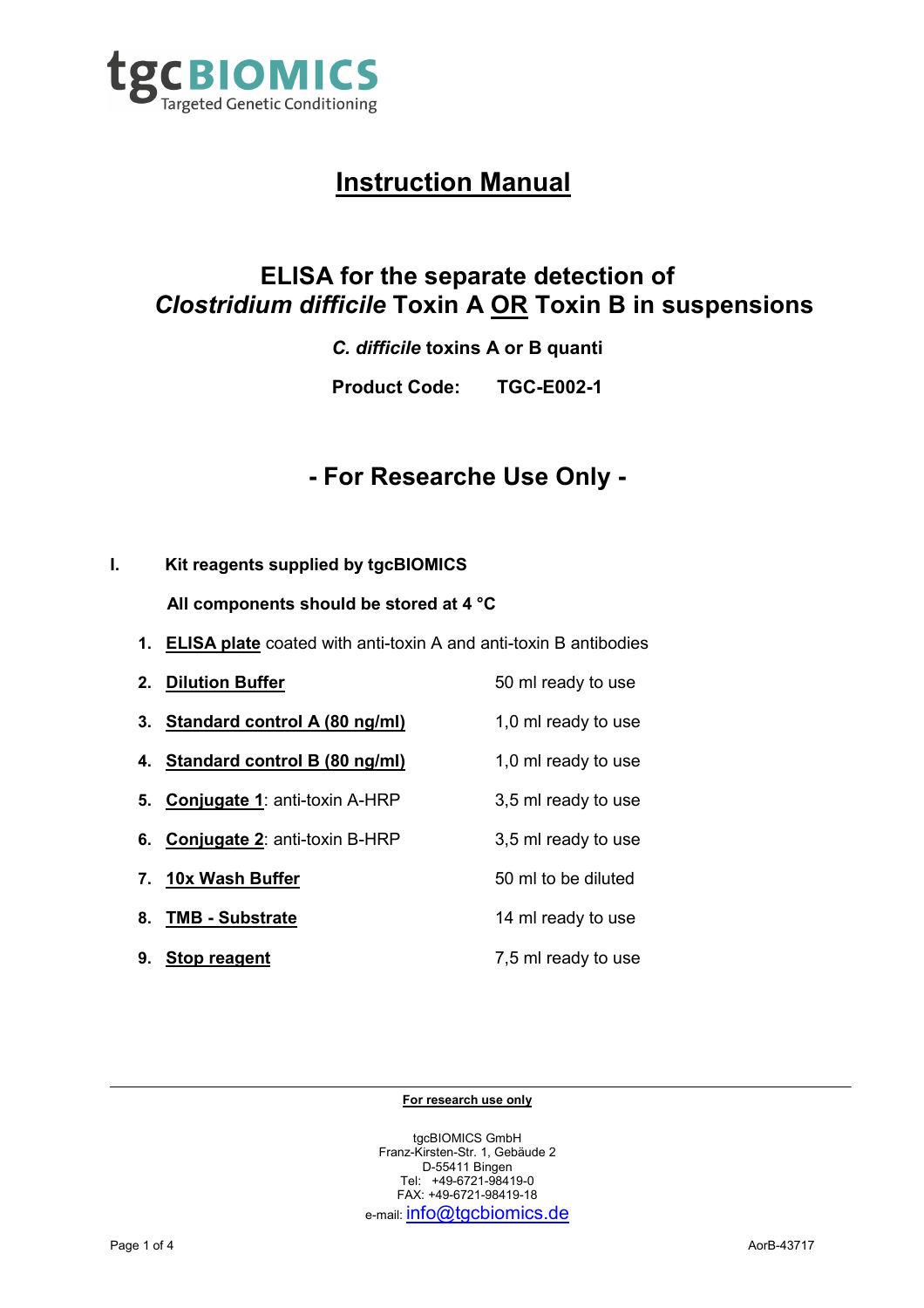

## **II. To be prepared in advance of testing**

#### 1. Preparation of 1x Wash Buffer:

The Wash Buffer is supplied as a 10x concentrate. Determine the amount needed and dilute the concentrate 1+9 with distilled water. It is possible to prepare the Wash Buffer in greater amounts that could be stored for later use for several weeks at 4 °C.

# 2. Microtitre plate:

The plates are sealed in aluminum bags that need to be resealed once opened. Before starting determine the number of wells to be used. Do not touch the wells with your fingers. The plates can be used as broken "single wells" or in form of single strips. Each strip contains 8 wells coated with antibodies specific for *C. difficile* toxin A and toxin B. Wells not used should immediately be returned to the bag and carefully resealed with desiccant. Once opened stability of plates at 4 °C will be about 6 months.

#### 3. Selection of the Conjugate:

For the detection of toxin A use the anti-toxin A-HRP conjugate. For the detection of toxin B use the anti-toxin B-HRP conjugate.

Both are supplied in separate solutions and ready tu use. For each well 50 ul will be needed.

### **III. Preparing the samples**

#### **Important notes before starting:**

If the ELISA procedure should follow the one step protocol, it is essential that the test sample is totally free of PBS. To avoid high background reactions resulting from mixing of PBS and conjugate, the two step protocol is strongly recommended. In this case, the anti toxin A or B-HRP conjugate has to be prediluted with two parts dilution buffer (for example, 100 µl of the anti toxin A or B-HRP conjugate with 200 ul dilution buffer).

#### 1. Culture supernatant:

Centrifuge the *C. difficile* culture at 2500 G for 2-5 minutes and dilute the supernatant 1:2 to 1:10 in Dilution Buffer.

#### 2. Colonies:

For testing colonies from freshly grown agar plates remove app. 5 colonies or 1 cm² of a confluent plate and resuspend the bacteria in 0,5 ml Dilution Buffer. Homogenize the suspension by vortexing and centrifuge the sample at 2500 G for 2-5 minutes. The supernatant can be used directly without further dilution.

#### 3. Stool sample:

Transfer about 50 µl liquid stool sample or take an equivalent amount (50 mg) of compact stool in 450 ul dilution buffer, homogenize the suspension by suction and ejection from a disposable pipette or by vortexing. After leaving for a short time to allow sedimentation of stool particles the clarified supernatant can be used directly in the test. Automated equipment may be used with specimens that have been centrifuged 5 min by 2500 x g to remove any particulate matter.

#### 4. Standard control:

An example for routinely used dilutions of the standard control toxins is given in the diagram below.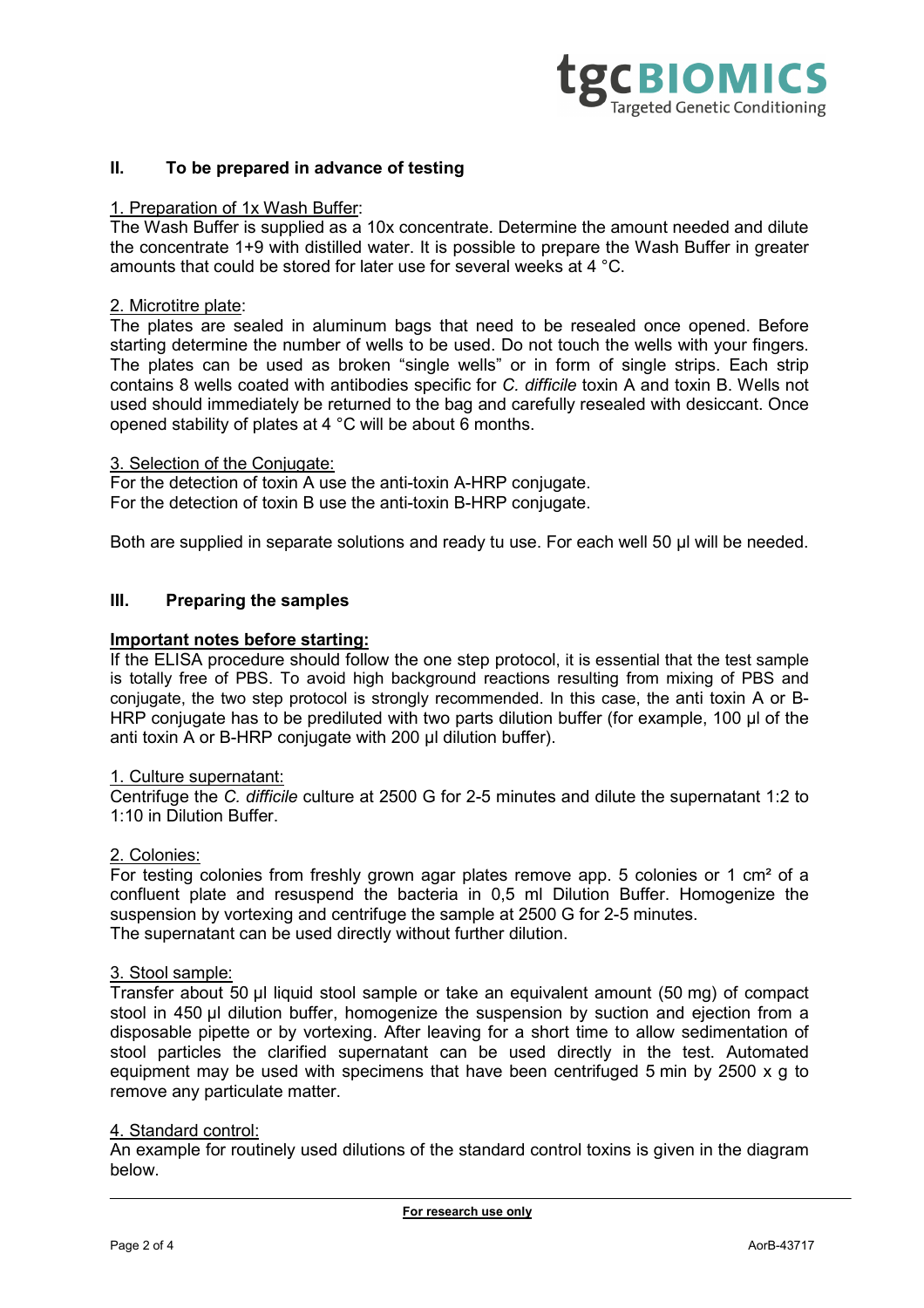

# **IV. Test Procedure**

## Warnings and precautions:

All reagents and materials which come into contact with potentially infectious samples must be treated with suitable disinfectant or autoclaved; suitable disposable gloves must be worn during the entire test.

All reagents should be at room temperature prior to use:

## **A: One step protocol**

- 1. Pipette 100 µl of the prepared specimen or the control toxin (for a calibration the controls have to be prediluted) into each single well. A diagram showing the dilutions routinely used for toxin A and toxin B calibration is attached. As negative control use 100 µl of the Dilution Buffer.
- 2. Add 50 µl of the anti-toxin A-HRP conjugate to detect toxin A **OR** 50 µl of the anti-toxin B-HRP conjugate to detect toxin B to each well.
- 3. Incubate specimen plus conjugate for 60 min at 37 °C. Continue with step 4 of the protocol.

## **B: Two step protocol**

- 1'. Pipette 100 µl of the prepared specimen or the control toxin (for a calibration the controls have to be prediluted) into each single well. A diagram showing the dilutions routinely used for toxin A and toxin B calibration is attached. As negative control use 100 µl of the Dilution Buffer.
- 2'. Incubate for 60 min at 37 °C.
- 3'. Wash each well 3 x with Wash Buffer. After each washing, completely remove any residual liquid by striking the plate (wells) onto a dry paper.
- 4'. Add 100 µl of the anti toxin A **OR** B-HRP conjugate (prediluted with two parts dilution buffer; see section III) to each well to detect toxin A or toxin B.
- 5'. Incubate for 30 min at 37 °C. Continue with step 4 of the protocol.
- 4. Wash each well 3 x with Wash Buffer. After each washing step, completely remove any residual liquid by striking the plate (wells) onto a dry paper.
- 5. Thereafter add 100 µl of substrate to each well.
- 6. Incubate for 15 min at RT.
- 7. The color development will be stopped by adding 50 µl Stop solution to each well.
- 8. Measurement of the extinction will be done with a microtiter plate photometer at 450 nm versus 620 nm.